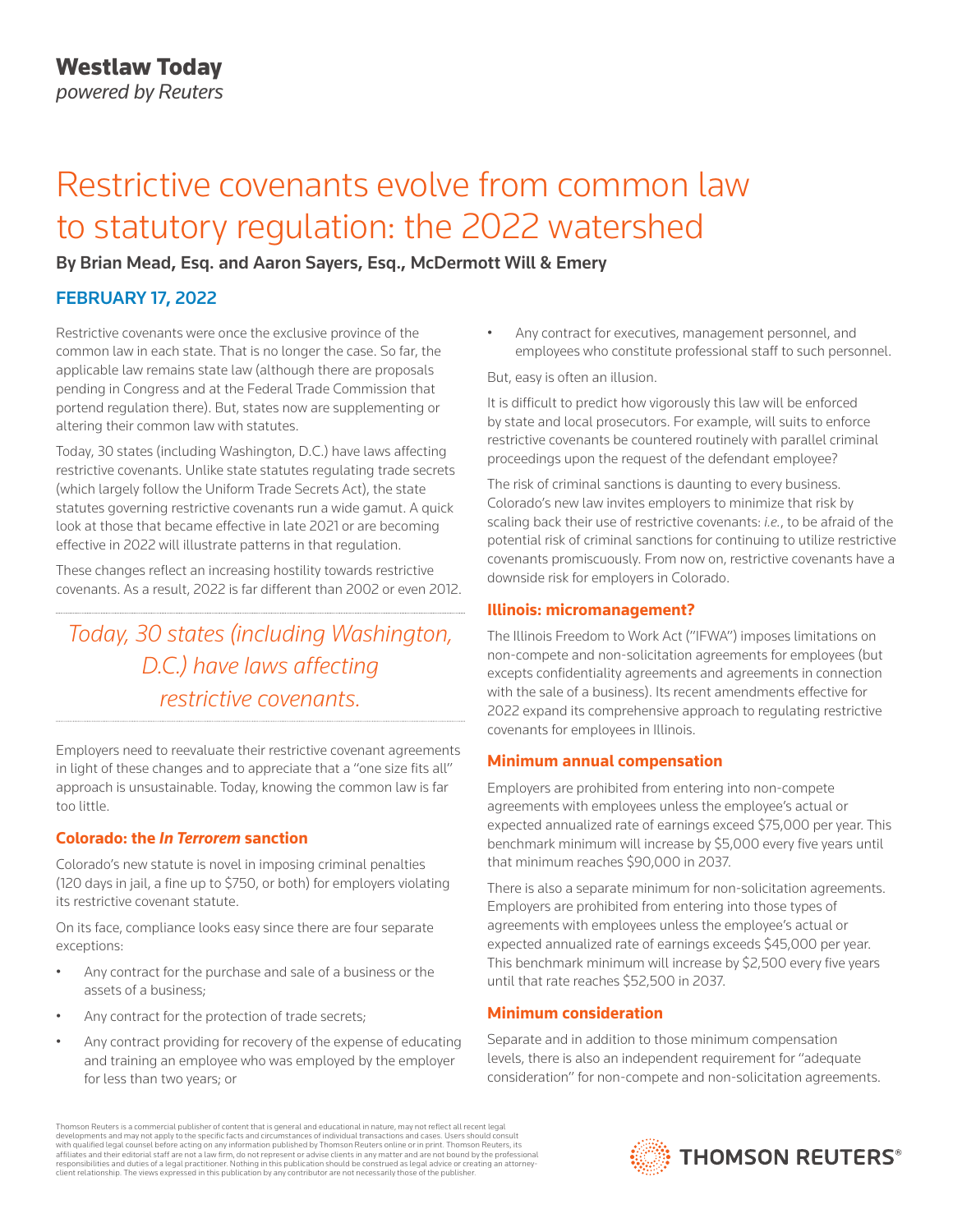This is defined in the IFWA as an either/or:

- at least two years of work with the employer after signing a covenant not to compete or a covenant not to solicit; or
- other consideration adequate to support such an agreement, which could consist of a period of employment plus additional benefits or merely financial benefits on their own, such as a signing bonus or equity grant.

#### **Mandatory garden leave for involuntary departures**

Non-compete or non-solicitation agreements must provide compensation for situations where the employee loses his or her job as a result of business circumstances or governmental orders related to the COVID-19 pandemic. No paid garden leave is required for voluntary departures.

*In comparison to legislation in other states, Nevada's approach seems more modest but proscribes two of the more common overreaches that occur in employing and enforcing non-competes.*

For involuntary pandemic-related departures, this paid garden leave must include compensation equivalent to the employee's base salary at the time employment was terminated and running for the duration of the non-compete period, subtracting any compensation earned through subsequent employment during such period.

#### **Mandatory advance notice**

Non-compete and non-solicitation agreements are void unless:

- the employer advises the employee in writing to consult with an attorney before entering into the agreement; and
- the employer provides the employee with a copy of the agreement at least 14 calendar days before employment commences or the employer provides the employee with at least 14 calendar days to review the agreement.

#### **Judicial remedies/judicial powers**

These IFWA amendments permit courts, in their discretion, to reform or sever provisions rather than refuse to enforce the entire covenant. In short, Illinois courts have statutory discretion to "blue pencil" overbroad restrictions when the court thinks that is fair, right, and just.

IFWA also imposes a downside risk on employers: statutory attorney's fees for a prevailing employee. When an employee defeats an employer's effort to enforce a restrictive covenant in court or in arbitration, the employee will be able to recover from the employer all costs and reasonable attorney's fees.

# **Nevada: targeted limitations**

Nevada also amended its statute governing non-compete agreements. In comparison to legislation in other states, its approach seems more modest but proscribes two of the more common overreaches that occur in employing and enforcing noncompetes.

In employing non-competes, there is always the issue of whether the employer has a protectable interest. Nevada has now imposed a baseline: if employees are paid hourly, those employees lack the status to engender a protectable interest. Thus, non-competes for hourly employees are no longer permitted in Nevada.

In enforcing non-competes, the amended statute sets out a safe harbor where enjoining a former employee from working for a prior customer altogether is prescribed. This safe harbor for the departing employee is triggered when the customer follows the employee voluntarily and without solicitation and the employee is otherwise honoring his/her noncompete.

#### **Oregon: procedural and substantive due process**

Oregon enacted amendments to its non-compete statute effective January 1, 2022. Those amendments provide that non-compete agreements are void unless statutory mandates for both procedural and substantive due process have been met and limits those noncompetes to a maximum of 12 months.

The procedural due process is notice. There is advance notice. Employers must advise prospective employees in a written employment offer at least two weeks before the employee begins work that a non-compete is a condition of employment. There is also post-employment notice. Employers must send the employee a reminder copy within 30 days after termination of employment.

*While there is an exception for restrictions in the context of the sale of a business in the D.C. law, everything else under this D.C. law is worse for employers than California.*

The substantive due process lies in the conditions limiting which employees may be restricted:

- Only employees engaged in administrative, executive, or professional work who perform predominantly intellectual, managerial, or creative tasks and exercise discretion and independent judgment while being paid on a salary basis;
- Only employees with a total gross salary and commissions at the time employment ends exceeding \$100,533 (which will be adjusted annually for inflation); and
- Only employees for whom the employer has a protectable interest (e.g., the employee has access to trade secrets or